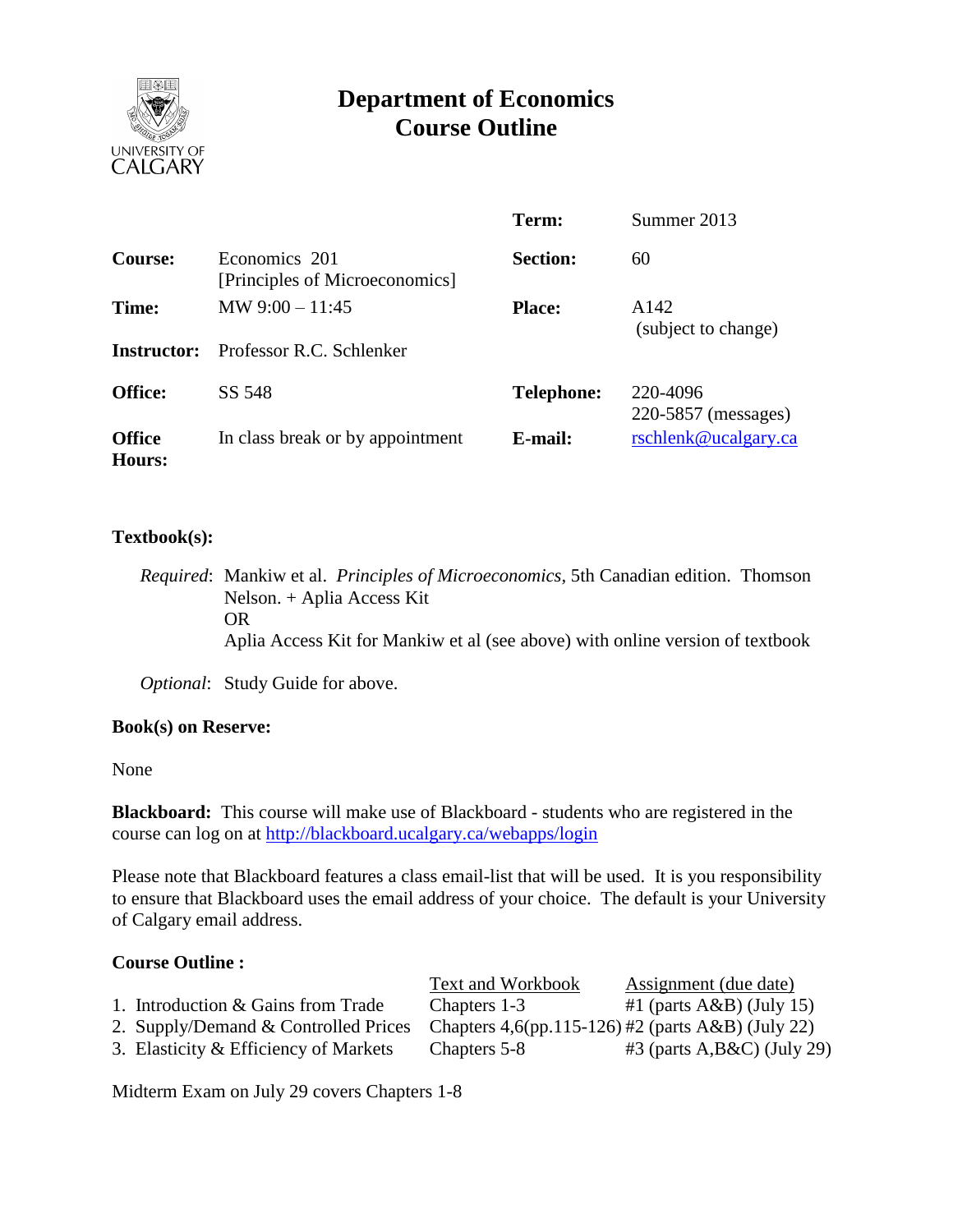|                                             | Text and Workbook | Assignment (due date)    |
|---------------------------------------------|-------------------|--------------------------|
| 4. Consumer & Producer Theory               | Chapter 21, $13$  | #4 (parts $A&B$ )(Aug 5) |
| 5. Perfect Competition                      | Chapter 14        | $#5$ (August 12)         |
| 6. Monopoly                                 | Chapter 15        | $#6$ (August 12)         |
| 7. Monopolistic Competition & Oligopoly     | Chapters 16, 17   |                          |
| 8. Market Failure & Government Intervention | Chapters 10, 11   | -                        |

#### **Grade Determination and Final Examination Details:**

| 6 assignments (best 5 counted, 4% each) | 20% (Due Dates: see outline above)  |
|-----------------------------------------|-------------------------------------|
| Midterm Examination                     | $30\%$ (Monday, July 29 – in class) |
| Final Examination                       | 50% (August 15-17)                  |

Assignments and Practice Problems*:*

- 1. In order to complete assignments in this course, you will be required to access the Aplia website at [http://econ.aplia.com](http://econ.aplia.com/) . Please register on the website within the first week of classes.
- 2. All assignments will be due at 11:45 PM on the due date. All assignments are due on Monday nights. Late assignments cannot be accepted by Aplia. Please note that many of the assignments have multiple parts to them, all of which must be completed by the time noted.
- 3. Course material dealing with a particular assignment will typically be covered in class at least a week before the assignment is due and assignments can be done at any time prior to the due date. In addition, only the best 5 assignments of the 6 that are to be completed will count towards your final mark. Given these factors, only situations where someone can document illness or domestic affliction for an extended period (i.e. the entire week prior to the assignment due date) would possibly warrant shifting the assignment weight to the final exam. Furthermore, technical problems can be expected to sometimes occur with computer systems and internet availability so it may be a good idea to not wait until the last minute to submit your assignment – again, given that one of the assignments will not count toward your final mark, technical problems will typically not justify shifting the assignment weight to the final exam.
- 4. Using Aplia, you will be able to complete practice problem sets prior to each assignment. In the practice problem sets, you will get immediate feedback as to whether you have answered a question correctly and in many cases an explanation if you have not. Your results in the practice problem sets are not counted or reported to the instructor. It is strongly recommended that you do the practice problems related to a particular assignment prior to completing the assignments. Practice problems can be done at any time during the semester and can be repeated if desired.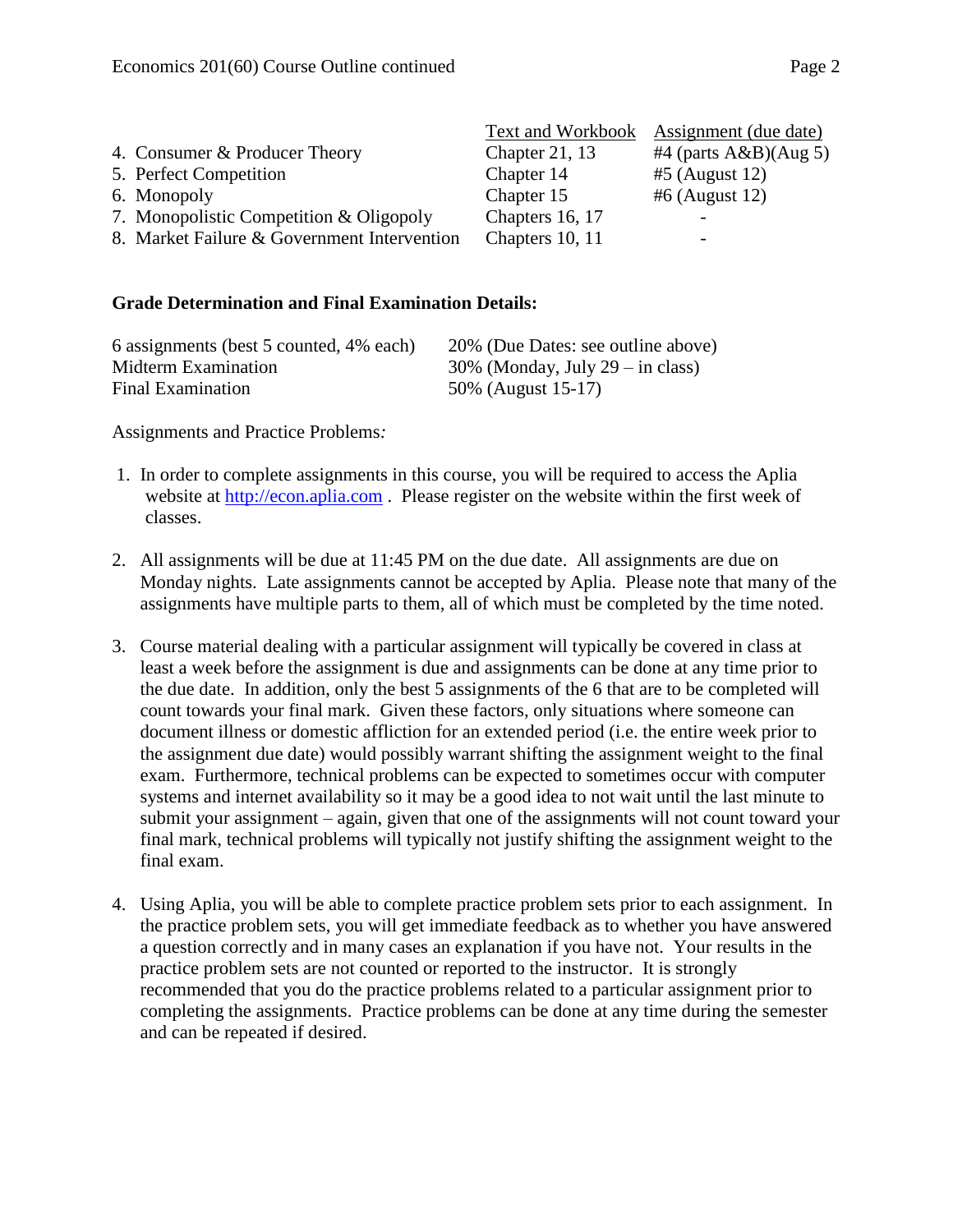5. Emails regarding technical concerns or the wording of questions within Aplia should be directed towards the providers of Aplia. Other Aplia related questions should be directed to the TA for the course. General course content questions should be directed to the instructor.

Examinations*:*

- 1. Examinations will consist of multiple choice questions.
- 2. The midterm examination will be held during lecture time and will cover Chapters 1-8.
- 3. The final examination will last two hours, will be scheduled by the Registrar and held in a classroom. The final examination will cover all course material but will be heavily weighted towards material that was not dealt with in the midterm (i.e. about 80% of the final will cover Chapters 10,11,13-17 and 21)
- 4. A non-programmable calculator may be used in the examinations.

Assignments, tests and final exams are marked on a numerical (percentage) basis, then converted to letter grades. The course grade is then calculated using the weights indicated above. As a guide to determining standing, these letter grade equivalences will generally apply:

| $A+ 98-100 B$           | $75 - 79$ C- | $60 - 62$ |
|-------------------------|--------------|-----------|
| A $90-97$ B $70-74$ D+  |              | $55 - 59$ |
| A- $85-89$ C+ $67-69$ D |              | $50 - 54$ |
| $B+ 80-84$ C $63-66$ F  |              | $0 - 49$  |

#### **Notes:**

- 1. Students should be aware that generally no "make-up" midterms will be given. Any student who finds it necessary to miss the midterm must notify the instructor in advance and produce a valid medical certificate or other required documentation in order to have the weighting moved to the final examination. Note that deferred final examinations may contain short/long answer questions. Also, deferred final examinations do not have to cover the same material or have the same format as the regular final examination.
- 2. Students should be aware of the academic regulations outlined in The University of Calgary Calendar.
- 3. Students seeking reappraisal of a piece of graded term work should discuss their work with the instructor *within 7 days* of work being returned to class. However, the earliest that grades will be discussed will be two days after the return of an assignment or examination.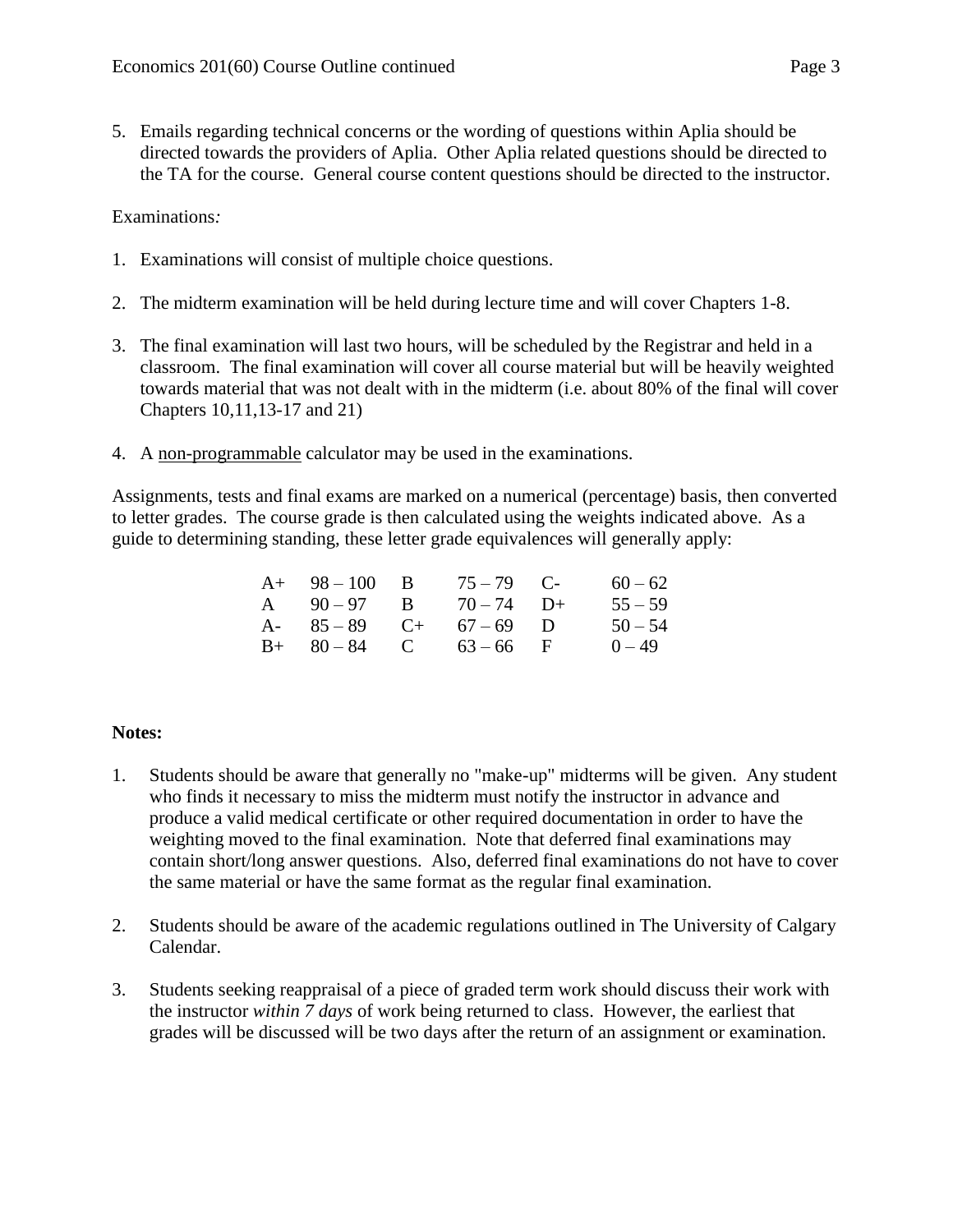4. Students will be responsible for all material listed on the course outline, regardless of whether or not the material has been covered in class, unless the instructor notifies the class that the material will not be covered.

## 5. **The use of cell phones for any purpose in class is prohibited. Computers may be used for note-taking purposes only.**

- 6. Please note that the following types of emails will receive no response: emails not addressed to anyone in particular; emails where the recipient's name is not spelled correctly; anonymous emails; emails in which the sender has not identified which course and section he/she is taking; and, emails involving questions that are specifically addressed on the course outline.
- 7. It is the student's responsibility to request academic accommodations. If you are a student with a documented disability who may require academic accommodation and have not registered with the Disability Resource Centre, please contact their office at 403-220-8237. Students who have not registered with the Disability Resource Centre are not eligible for formal academic accommodation. You are also required to discuss your needs with your instructor no later than seven (7) days after the start of this course.

Students' Union Vice-President Academic: Emily Macphail Phone: 403-220-3911 E-mail [suvpaca@ucalgary.ca](mailto:subpaca@ucalgary.ca)

Students' Union Faculty Representative (Arts) Phone: 403-220-3913Office: MSC 251 E-mail [arts1@su.ucalgary.ca](mailto:arts1@su.ucalgary.ca) [arts2@su.ucalgary.ca,](mailto:arts2@su.ucalgary.ca) [arts3@su.ucalgary.ca,](mailto:arts3@su.ucalgary.ca) [arts4@su.ucalgary.ca](mailto:arts4@su.ucalgary.ca)

Society of Undergraduates in Economics (S.U.E.): [www.ucalgary.ca/sue](http://www.fp.ucalgary.ca/econ)

Society of Undergraduates in Economics is a student run organization whose main purpose is to assist undergraduate economics students succeed both academically and socially at the University of Calgary. Services include access to the exam bank, career partnerships with the Career Centre through hosting industry nights and information sessions, recognizing achievements in teaching, and organizing social events for members. They invite you to join by contacting [sue@ucalgary.ca.](mailto:sue@ucalgary.ca)

# *Faculty of Arts Program Advising and Student Information Resources*

 Have a question, but not sure where to start? The Faculty of Arts Program Information Centre (PIC) is your information resource for everything in Arts! Drop in at SS102, call them at 403-220-3580 or email them at [artsads@ucalgary.ca.](mailto:artsads@ucalgary.ca) You can also visit the